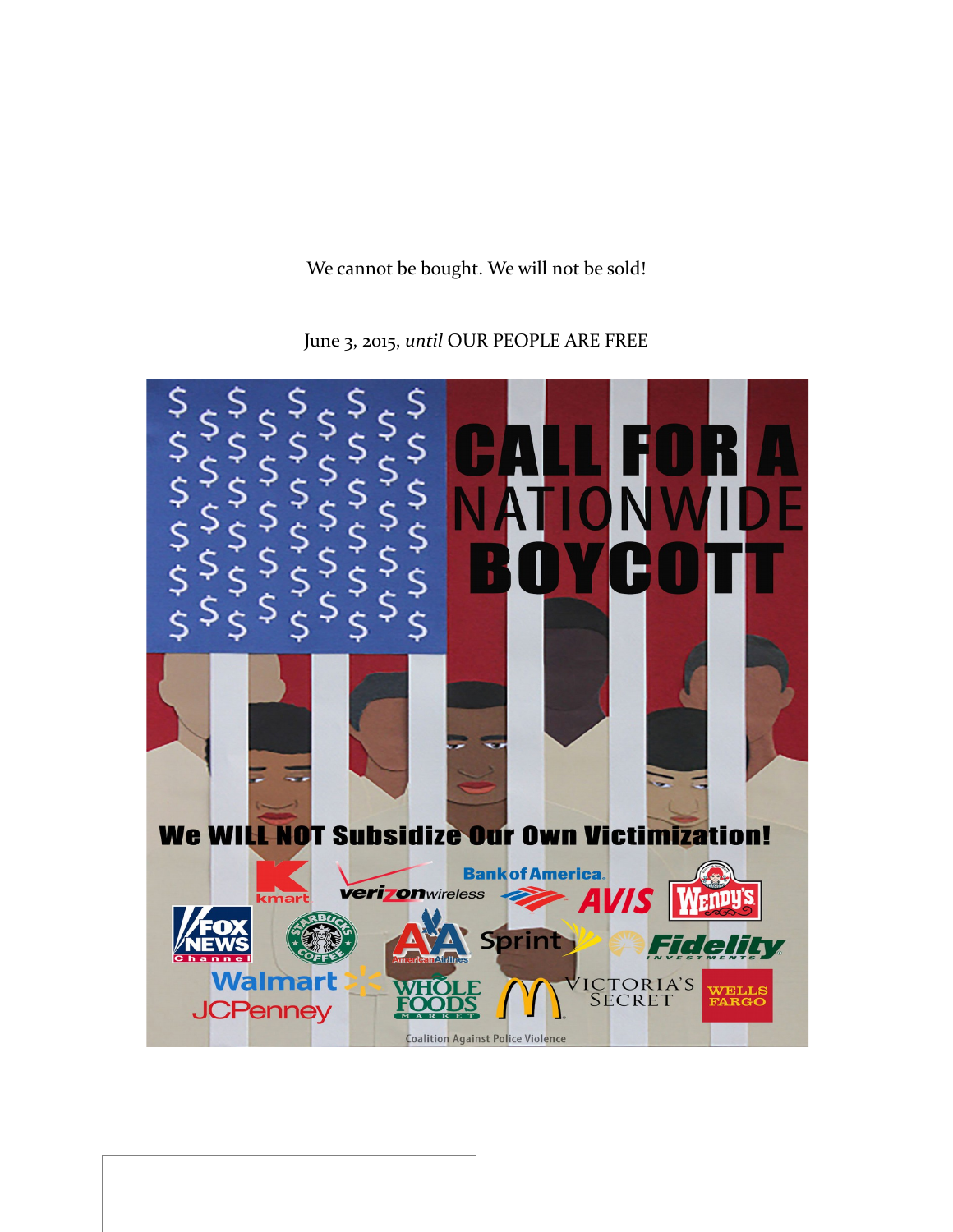Dear Comrade:

We are at war. And we are losing.

Even as we daily add more and more names to the list of Stolen Lives, and protest in the streets, our demands for transparency, police accountability, and reform are ignored. The majority of America responds to the ever increasing murder rate of unarmed civilians by law enforcement with apathy. The federal government attempts to pacify our cries for justice with the appointment of a special task force on policing that has done nothing to reduce the violence perpetrated against our communities. The local governments attempt to silence us by labeling us domestic terrorists, enacting new laws to criminalize the exercise our Constitutional rights, and by arming their already over-militarized police departments with yet more weapons to intimidate and victimize us.

We are losing because our demands are not being taken seriously. And our demands are not being taken seriously because we haven't implemented a sustained consequence for the failure to comply with our demands. The formula for a demand is "You do X, or else I will do Y". Our demands are flawed and impotent because we have not consistently enforced the "or else".

Yes, we have disrupted business as usual with our protests. And we have done Blackout Boycotts intermittently throughout this movement with marginal success. But imagine the outcome if we fully rejected this system that terrorizes and subordinates our communities to an American subculture. *What if we finally said We WILL NOT Subsidize Our Own Victimization?* What if we never bought from another business that profits from prison slave labor? What if we used alternative means of transportation that took money away from local governments? What if we could put Wal-Mart out of business not only for its objectionable business practices, but also for its role in the death of John Crawford? What if we could bankrupt and bury the news media that vilify the victims of police violence? What if our impact on their bottom line was all the incentive that the government needed to meet our demands?

Remember, we are fighting a system. And all of these industries are players in that system. All of them own a piece of the American government. But so do we. The only difference between us and them is that we have not exercised our financial weapon effectively, mainly because we have given our ammunition to our enemy. In the words of Eric Garner, "this stops today!"

The Coalition Against Police Violence believes we can win this fight with a sustained boycott aimed at key targets that we believe contribute to persistent police violence against our communities. We have created this toolkit in hopes that you are as fed up as we are with this "fixed" system and will commit to this boycott until the fight is won. Please visit our website at www.thecapy.org to add you and/or your organization's name to our Statement of Support.

In solidarity,

*Esther Baldwin, Esq.*

Esther Baldwin, Esq. Vice President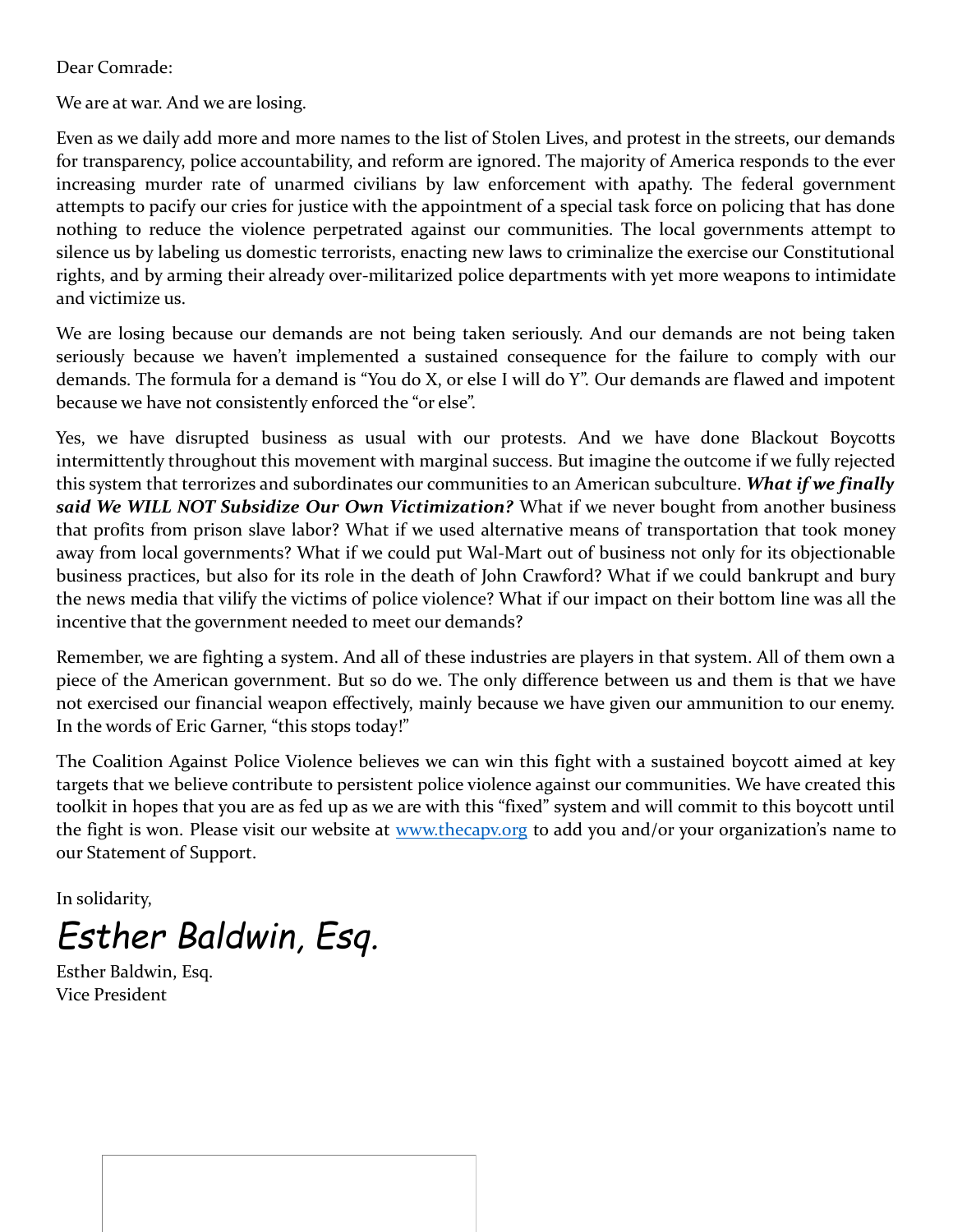# Table of Contents

### **Press Release**

**Short List of Boycott Targets Alternative Business** 

**List of Black owned Banks in America**

## **Links to articles and resources**

**"How To" sheet on the BUYCOTT smartphone application** (Available on website www.thecapv.org)

*Make sure to join our Social Justice Directory and become a member of the CAPV to access the directory and receive updates.*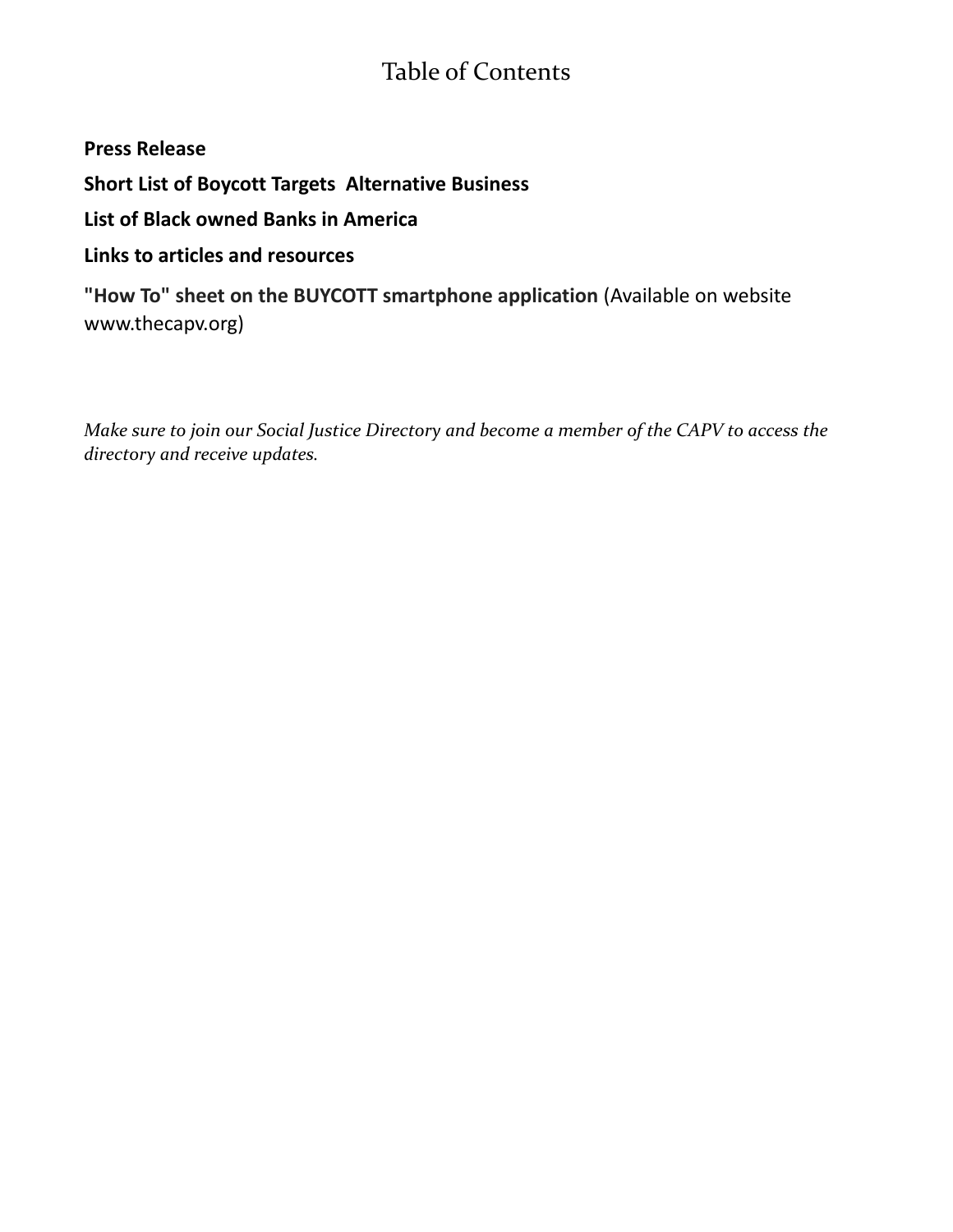# PRESS RELEASE

#### **Contact info: Coalition Against Police Violence Email[:info@thecapv.org](mailto:info@thecapv.org) Phone[:334-603-2278](tel:334-603-2278)**

**Release Date:** FOR IMMEDIATE RELEASE

### **Boycotting Institutions that Profit from Poverty, Slave Labor, Mass Incarceration, Biased Media and Sanctioned Violence: We Will Not Subsidize Our Own Victimization**

**U.S.** - The Coalition Against Police Violence(CAPV) is calling for a nationwide boycott for police accountability and reform. The focus will be on those who profit from prison labor and biased media portrayals.

In light of the continued spotlight on police violence that was catapulted into public realm with the death of Trayvon Martin almost 4 years and has continued to gain momentum through campaigns such as Black Lives Matter, real reform has been both slow and nonexistent. The Coalition Against Police Violence is calling for a sustained boycott aimed at key targets that we believe contribute to persistent police violence against our communities.

These targets include those who profit from prison labor including, but not limited to WalMart, McDonalds, Sprint, Victoria's Secret and Fidelity Investments. These are business which use inmates as cheap labor paying as low as 90 cents a day, either directly or through contract labor. Under the Work Opportunity Tax Credit, employers receive a \$2,400 credit for each work-release inmate they employ as well as being allowed to not provide benefits or health care for those employees.

We have created a toolkit in hopes that you are as fed up as we are with this "fixed" system and will commit to this boycott until the fight is won. The toolkit will supply citizens with alternative shopping choices to socially conscious businesses as well as outlining the businesses that profit from prison labor.

The boycott states the following demands.

- 1. End Prison Slave Labor.
- 2. End State Sanctioned Violence.
- 3. End mass incarceration.
- 4. End biased portrayals of Black people in the media.

"Even as we daily add more and more names to the list of Stolen Lives, and protest in the streets, our demands for transparency, police accountability, and reform are ignored. The majority of America responds to the ever increasing murder rate of unarmed civilians by law enforcement with apathy. The federal government attempts to pacify our cries for justice with the appointment of a special task force on policing that has done nothing to reduce the violence perpetrated against our communities. The local governments attempt to silence us by labeling us domestic terrorists, enacting new laws to criminalize the exercise our Constitutional rights, and by arming their already over-militarized police departments with yet more weapons to intimidate and victimize us." says Esther Baldwin -Vice President of CAPV. Information for the boycott can be found at [http://thecapv.org](http://thecapv.org/).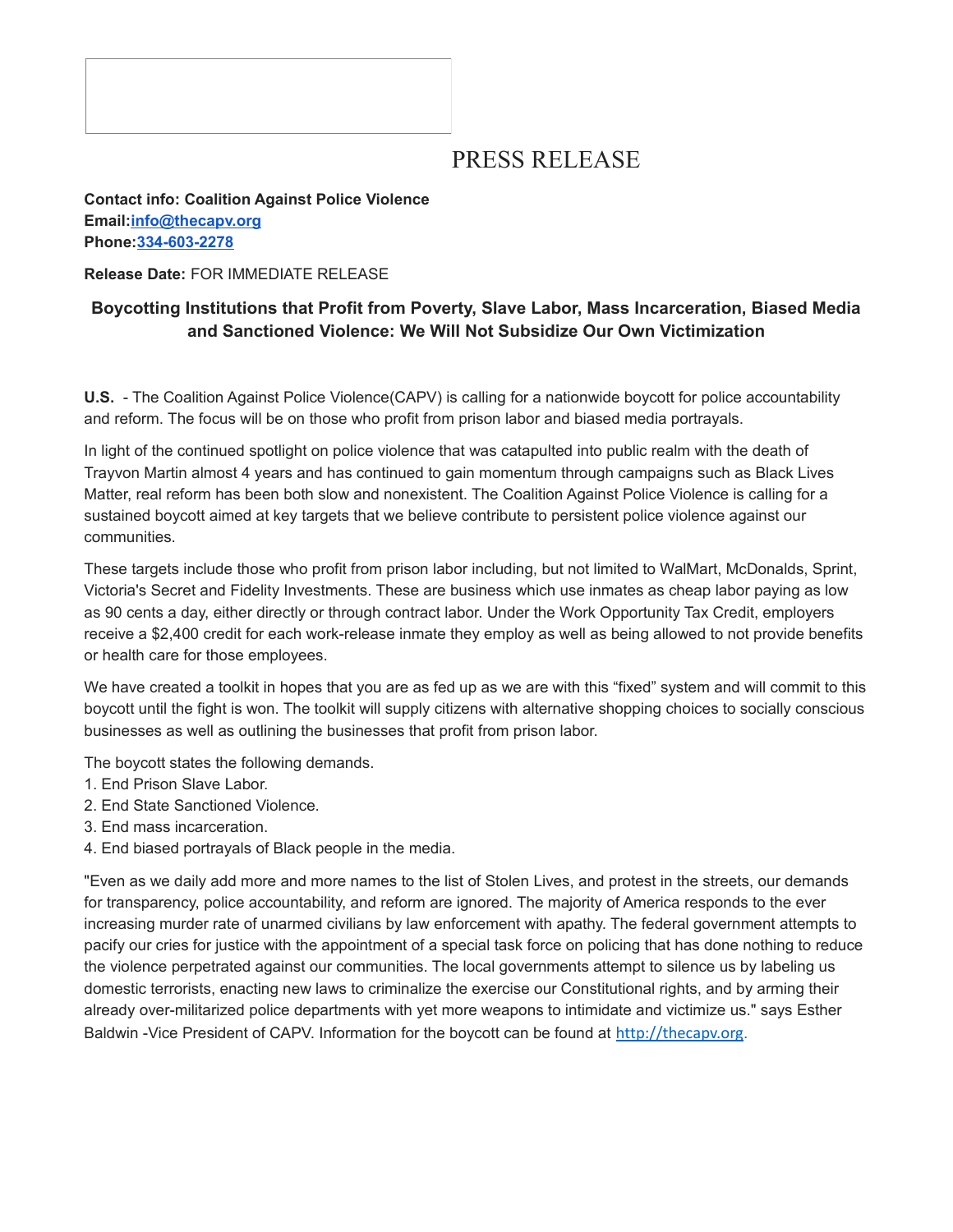| <b>TARGETS AT A MACRO LEVEL</b>                          |                                                                                                                                                                                                                                                                                                                                                                                                                                                                                                                                                                                                                                                                                                                                                                                                                                                                                                                                                                                                                                                                                                                                                                                                                                                                                            |  |
|----------------------------------------------------------|--------------------------------------------------------------------------------------------------------------------------------------------------------------------------------------------------------------------------------------------------------------------------------------------------------------------------------------------------------------------------------------------------------------------------------------------------------------------------------------------------------------------------------------------------------------------------------------------------------------------------------------------------------------------------------------------------------------------------------------------------------------------------------------------------------------------------------------------------------------------------------------------------------------------------------------------------------------------------------------------------------------------------------------------------------------------------------------------------------------------------------------------------------------------------------------------------------------------------------------------------------------------------------------------|--|
| <b>MAINSTREAM</b><br><b>MEDIA</b>                        | It is no secret that the media is a major contributor to the systemic<br>inequity in America. The stereotypes portrayed in the media about<br>individuals and communities of color become the basis for a lot of bigotry<br>and prejudice practiced by the dominant culture. As it relates to the Black<br>Live Matter movement, we have seen mainstream media outlets ignore<br>the atrocities left in the wake of police violence. And when our stories are<br>covered, we find the mainstream media:<br>deflecting and "trying to make the conversation about anything<br>but race;<br>blaming the victims themselves or African Americans as a group;<br>$\bullet$<br>exploiting racial fears;<br>$\bullet$<br>denying that systemic racism exists; and<br>$\bullet$<br>attempting to directly intimidate protesters."                                                                                                                                                                                                                                                                                                                                                                                                                                                                 |  |
| <b>THE PRISON</b><br><b>INDUSTRIAL</b><br><b>COMPLEX</b> | Prison labor in the United States is referred to as insourcing. Under the<br>Work Opportunity Tax Credit (WOTC), employers receive a tax credit of<br>\$2,400 for every work-release inmate they employ as a reward for hiring<br>"risky target groups."<br>The workers are not only cheap labor, but they are considered easier to<br>control. They also tend to be African-American males. Companies are free<br>to avoid providing benefits like health insurance or sick days. They also<br>don't need to worry about unions, demands for vacation time, raises or<br>family issues.<br>According to the Left Business Observer, "the federal prison industry<br>produces 100 percent of all military helmets, war supplies and other<br>equipment. The workers supply 98 percent of the entire market for<br>equipment assembly services; 93 percent of paints and paintbrushes; 92<br>percent of stove assembly; 46 percent of body armor; 36 percent of home<br>appliances; 30 percent of headphones/microphones/speakers; and 21<br>percent of office furniture. Airplane parts, medical supplies and much<br>more: prisoners are even raising seeing-eye dogs for blind people."<br>With all of that productivity, the inmates make about 90 cents to \$4 a<br>day. <sup>ii</sup> |  |
|                                                          |                                                                                                                                                                                                                                                                                                                                                                                                                                                                                                                                                                                                                                                                                                                                                                                                                                                                                                                                                                                                                                                                                                                                                                                                                                                                                            |  |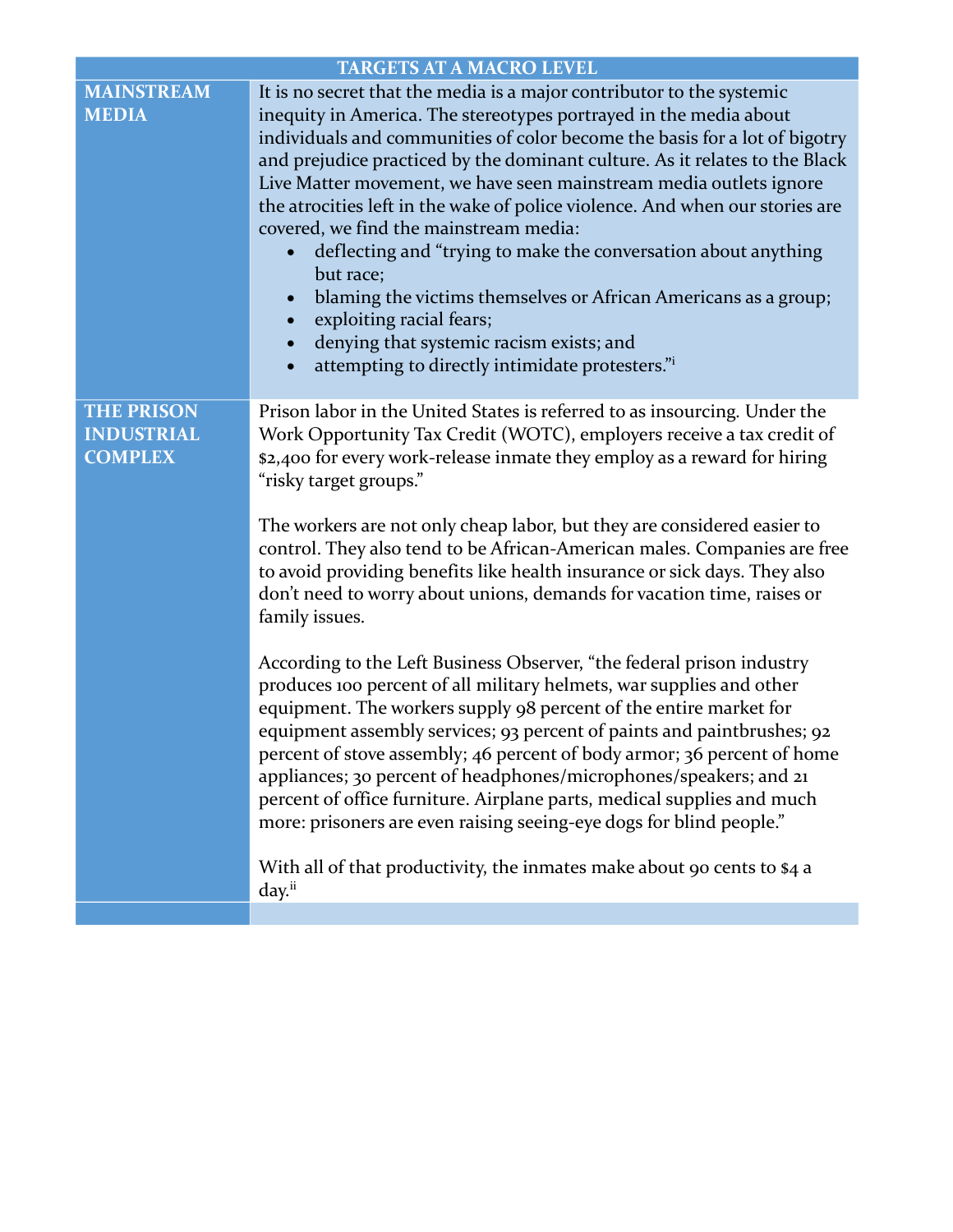| THE USUSAL SUSPECTS                                     | <b>A BETTER CHOICE</b>                           |
|---------------------------------------------------------|--------------------------------------------------|
| Wal-Mart. In addition to it less than                   | Wegman's                                         |
| exemplary employment practices, Wal-                    | Publix                                           |
| Mart is a banned business for its role in               | Kroger                                           |
| and subsequent contribution to the cover                |                                                  |
| up of the murder of John Crawford, Jr. by               |                                                  |
| police at its Beavercreek, OH store.                    |                                                  |
| Additionally, despite pledging not to work              |                                                  |
| with vendors who use prison labor in their              |                                                  |
| manufacturing processes, Wal-Mart,                      |                                                  |
| enlisting the aid of Jacob's Trading                    |                                                  |
| Company, continues to profit from and                   |                                                  |
| labor<br>exploit<br>prison<br>for                       |                                                  |
| "demanufacturing" purposes,<br>where                    |                                                  |
| inmates clean products of UPC bar codes                 |                                                  |
| so that products can be resold to after-                |                                                  |
| market retailers.                                       |                                                  |
| Starbucks. The company uses inmates to                  | I say save yourself some money and buy a nice    |
| cut costs as well. Starbucks subcontractor              | coffeemaker and gourmet coffees; but if that's   |
| <b>Signature Packaging Solutions</b><br>hired           | not your thing, try these:                       |
| Washington state prisoners to package                   |                                                  |
| holiday coffees.                                        |                                                  |
| McDonald's. McDonald's uses inmates to                  | Again, I'd say skip it, but if you can't opt for |
| produce frozen foods. Inmates process                   | one of these:                                    |
| beef for patties. They may also process                 |                                                  |
| bread, milk and chicken products.                       |                                                  |
| Wendy's. Wendy's has also been identified               | See above                                        |
| as relying on prison labor to reduce its cost           |                                                  |
| of operations. Inmates also process beef<br>for patties |                                                  |
| provide<br><b>Inmates</b><br>Sprint.                    | T-Mobile                                         |
| telecommunication services. Inmates are                 | AT&T                                             |
| used in call centers.                                   |                                                  |
| Verizon<br>Wireless.<br>provide<br>Inmates              | See above                                        |
| telecommunication services.                             |                                                  |
| Victoria's<br>The<br>Secret.<br>company<br>uses         |                                                  |
| inmates to cut production costs. In South               |                                                  |
| Carolina, female inmates were used to sew               |                                                  |
| products. Also, inmates reportedly have                 |                                                  |
| been used to replace "made in" tags with                |                                                  |
| "Made in USA" tags.                                     |                                                  |
| <b>Fidelity Investments.</b><br>$401(K)$ or other       |                                                  |
| investments are held by Fidelity, and, in               |                                                  |
| some cases, some of your money invested                 |                                                  |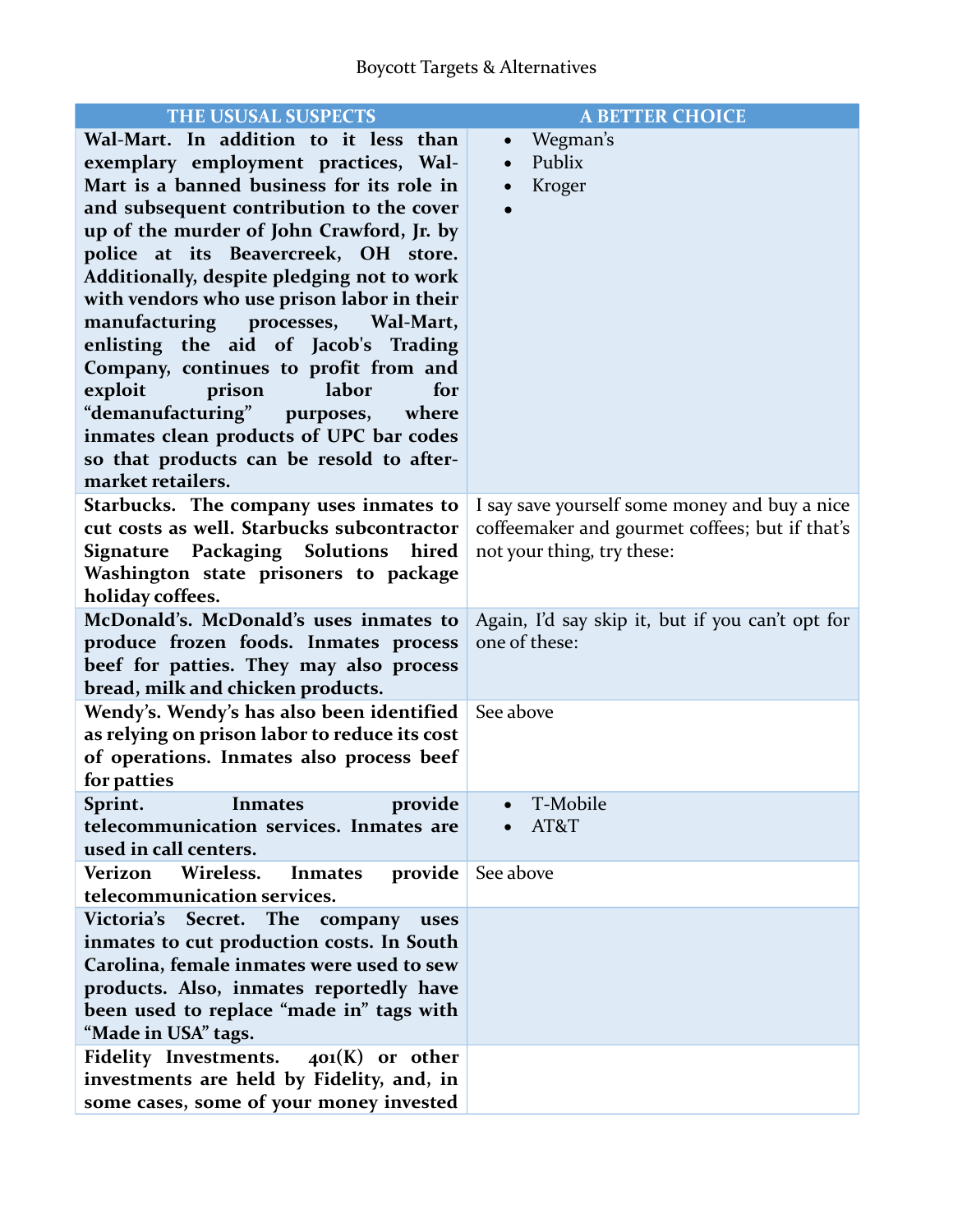| by Fidelity is used for prison labor or in<br>other operations related to the prison<br>industrial complex. The investment firm<br>funds the American Legislative Exchange<br>Council (ALEC), which has created laws<br>authorizing and increasing the use of<br>inmates in manufacturing. |  |
|--------------------------------------------------------------------------------------------------------------------------------------------------------------------------------------------------------------------------------------------------------------------------------------------|--|
| J.C Penney. Sells jeans made by inmates in                                                                                                                                                                                                                                                 |  |
| Tennessee prisons.                                                                                                                                                                                                                                                                         |  |
| Kmart. Sells jeans made by inmates in                                                                                                                                                                                                                                                      |  |
| Tennessee prisons.                                                                                                                                                                                                                                                                         |  |
| American Airlines. Uses inmates to take                                                                                                                                                                                                                                                    |  |
| reservations.                                                                                                                                                                                                                                                                              |  |
|                                                                                                                                                                                                                                                                                            |  |
| Avis. Uses inmates to take reservations.                                                                                                                                                                                                                                                   |  |
|                                                                                                                                                                                                                                                                                            |  |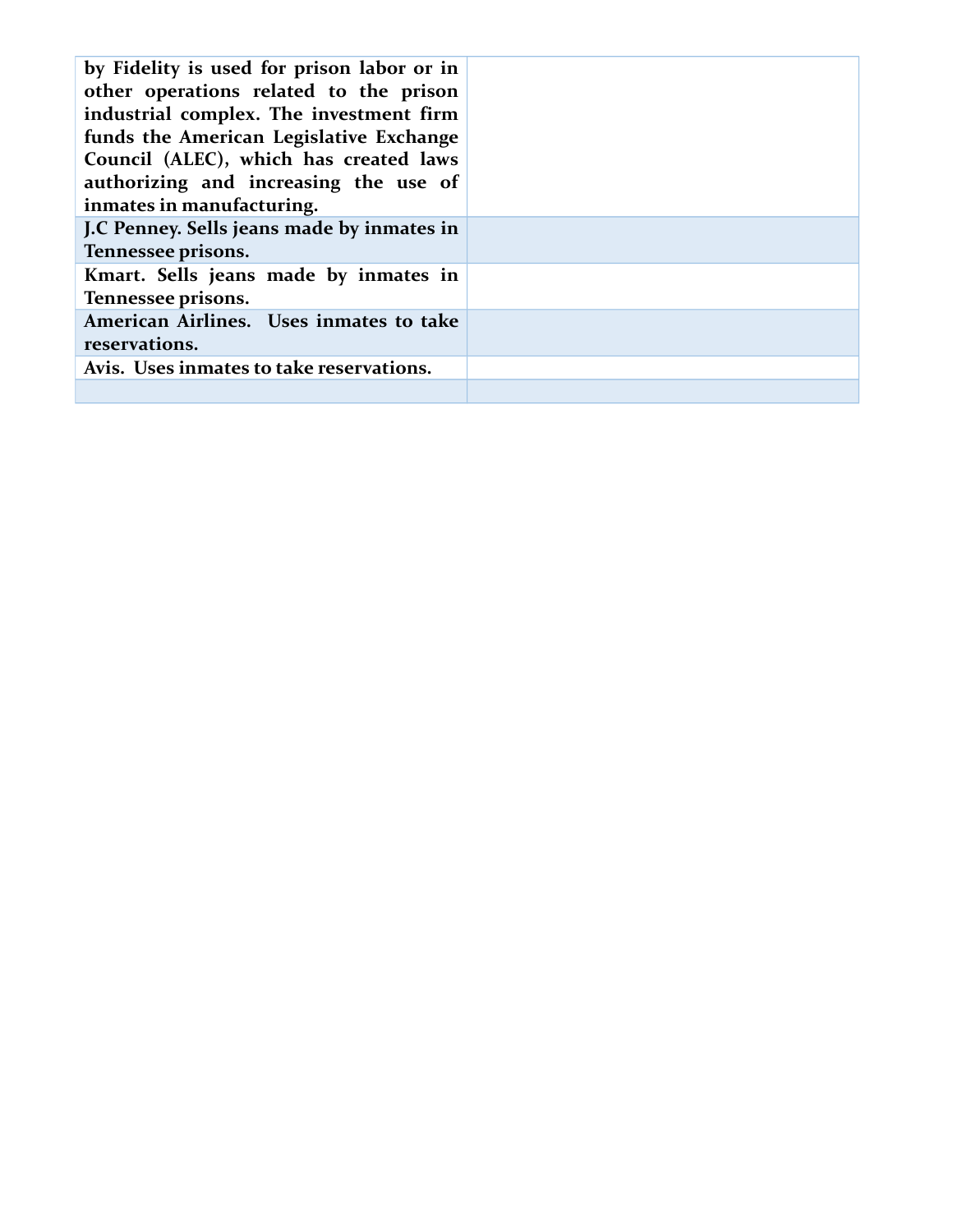#### **Black Owned Banks in America**

**There are 21 African American owned banks with assets totaling approximately \$4.7 billion in assets or approximately 0.43 percent of African America's \$1.1 trillion in buying power. In 1994, there were 54 African American owned banks according to the FDIC. Now, there are 21.**

ALAMERICA BANK Location: Birmingham, Alabama Founded: January 28, 2000 FDIC Region: Atlanta

Assets: \$35 404 000

i

BROADWAY FEDERAL BANK FSB Location: Los Angeles, California Founded: February 26, 1947 FDIC Region: San Francisco

Assets: \$385 055 000 CAPITAL CITY BANK & TRUST COMPANY Location: Atlanta, Georgia Founded: October 3, 1994

FDIC Region: Atlanta Assets: \$294 572 000

CARVER STATE BANK Location: Savannah, Georgia Founded: January 1, 1927 FDIC Region: Atlanta Assets: \$41 573 000

CITIZENS TRUST BANK Location: Atlanta, Georgia Founded: June 18, 1921 FDIC Region: Atlanta Assets: \$392 286 000

CITY NB OF NEW JERSEY Location: Newark, New Jersey Founded: June 11, 1973 FDIC Region: New York Assets: \$340 301 000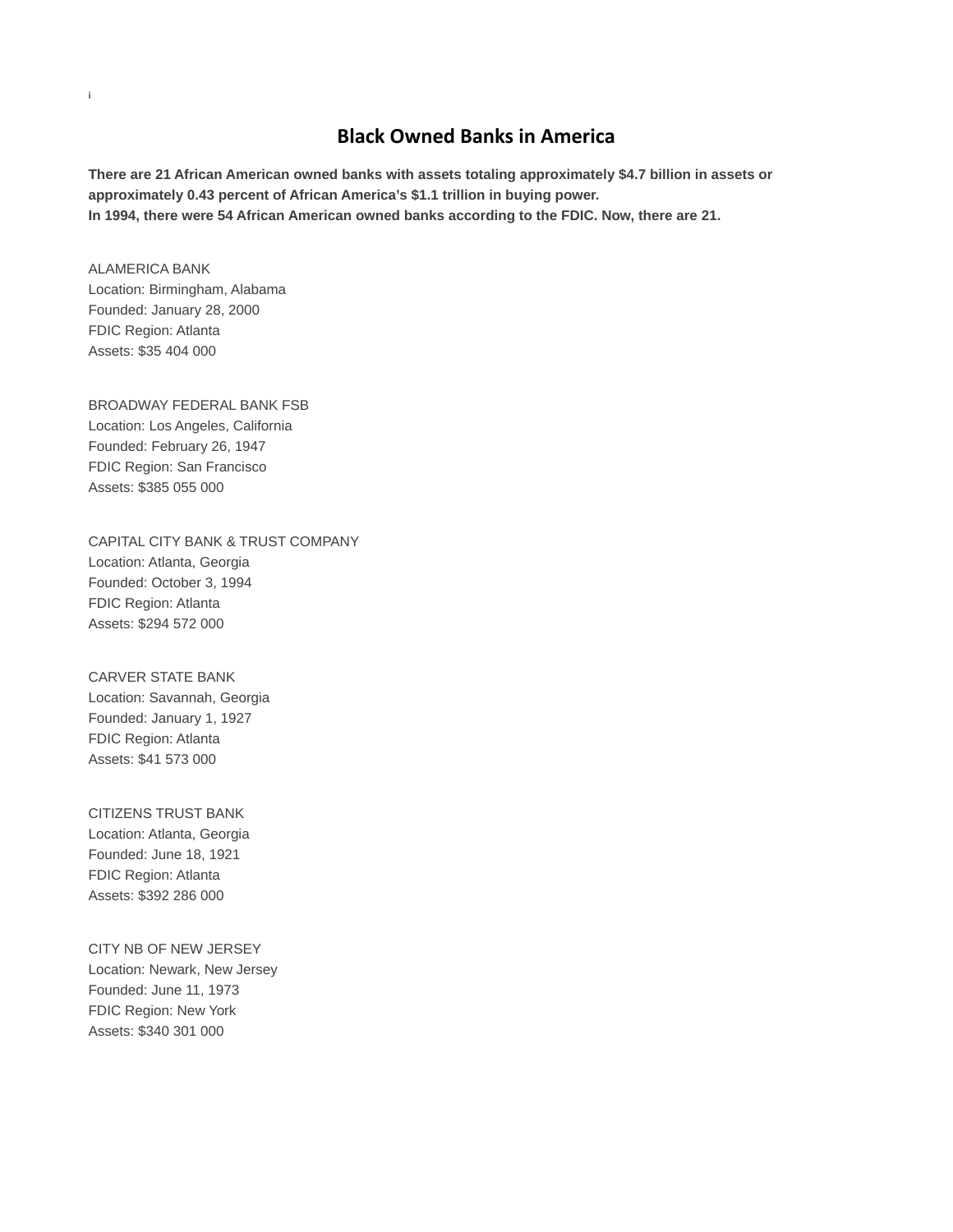COMMONWEALTH NATIONAL BANK Location: Mobile, Alabama Founded: February 19, 1976 FDIC Region: Atlanta Assets: \$63 244 000

FIRST INDEPENDENCE BANK Location: Detroit, Michigan Founded: May 14, 1970 FDIC Region: Chicago Assets: \$215 924 000

FIRST STATE BANK Location: Danville, Virginia Founded: September 08, 1919 FDIC Region: Atlanta Assets: \$38 882 000

FIRST TUSKEGEE BANK Location:Tuskegee, Alabama Founded: October 11, 1991 FDIC Region: Atlanta Assets: \$63 127 000

ILLINOIS SERVICE FEDERAL SAVINGS & LOAN Location: Chicago, Illinois Founded: January 01, 1934 FDIC Region: Chicago Assets: \$140 148 000

INDUSTRIAL BANK Location: Washington, DC Founded: August 18, 1934 FDIC Region: New York Assets: \$342 524 000

LIBERTY BANK & TRUST COMPANY Location: New Orleans, Louisiana Founded: November 16, 1972 FDIC Region: Dallas Assets: \$545 019 000

<http://www.libertybank.net/>

MECHANICS & FARMERS BANK Location: Durham, North Carolina Founded: March 01, 1908 FDIC Region: Atlanta Assets: \$304 809 000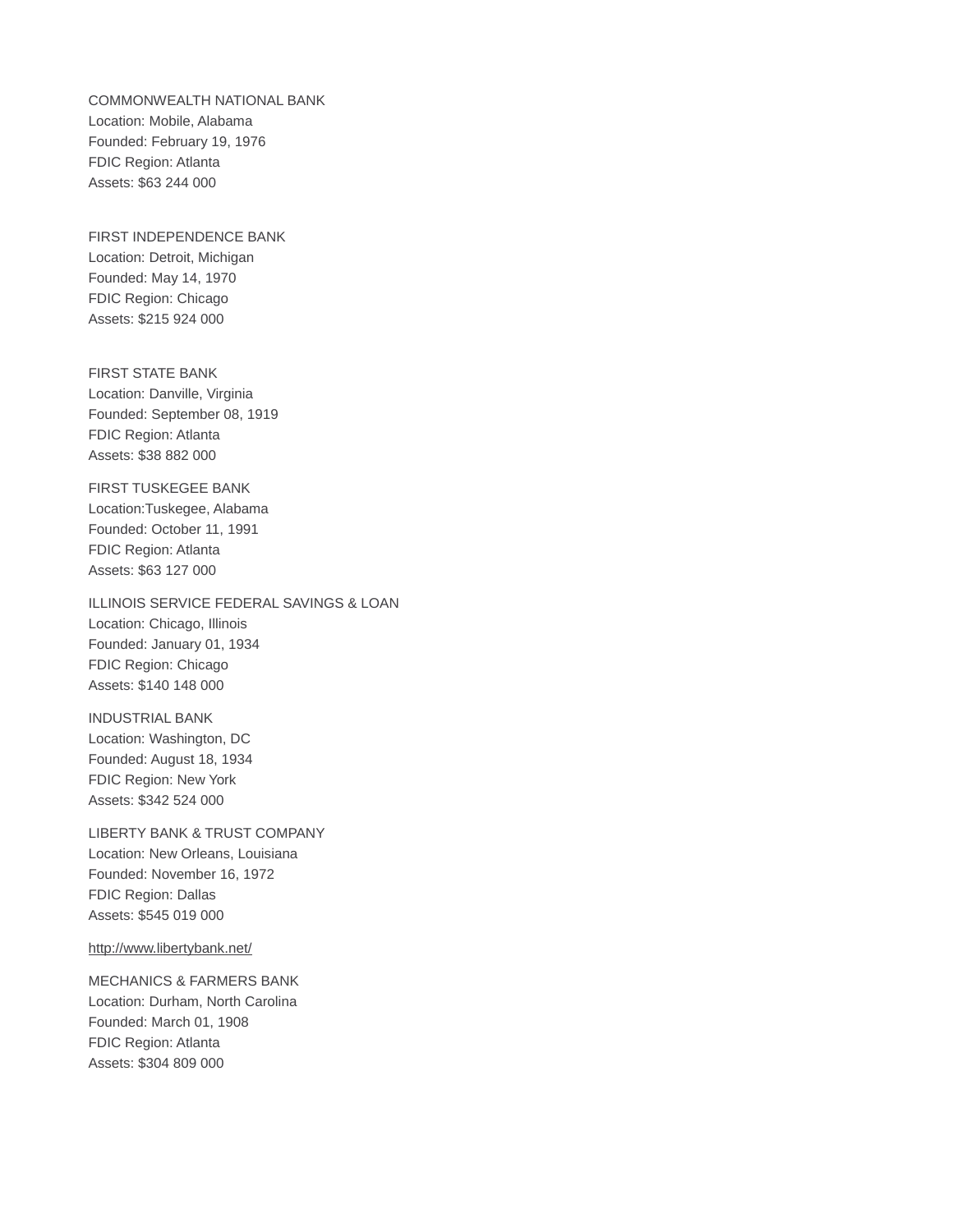NORTH MILWAUKEE STATE BANK Location: Milwaukee, Wisconsin Founded: February 12, 1971 FDIC Region: Chicago Assets: \$91 490 000

ONEUNITED BANK Location: Boston, Massachusetts Founded: August 02, 1982 FDIC Region: New York Assets: \$590 624 000

SEAWAY BANK & TRUST COMPANY Location: Chicago, Illinois Founded: January 02, 1965 FDIC Region: Chicago Assets: \$573 168 000

UNITED BANK OF PHILADELPHIA Location: Philadelphia, Pennsylvania Founded: March 23, 1992 FDIC Region: New York Assets: \$67 930 000

UNITY NB OF HOUSTON Location: Houston, Texas Founded: August 01, 1985 FDIC Region: Dallas Assets: \$68 125 000 Source: FDIC